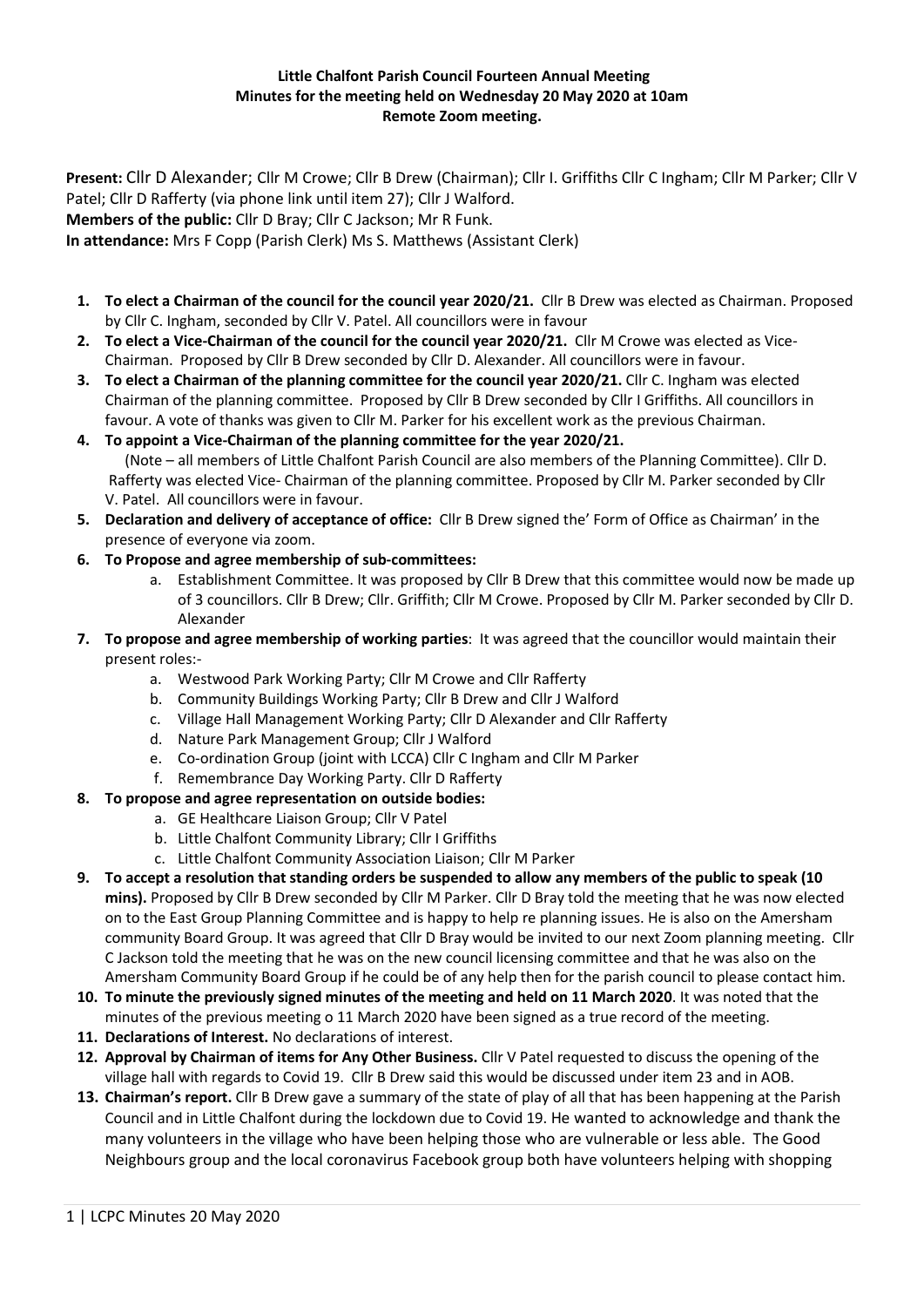etc. and the former also offers to arrange a friendly phone call to those who feel lonely. The local pharmacy has volunteers who deliver prescriptions, another service which is greatly appreciated by many residents.

- **14. Clerk's report.** The clerks report covered several items on the agenda. Non agenda items discussed were: The Retreat and residents requests to help with fruit clearance during the summer due to the problems of wasps being attracted to the area. It was agreed that the Parish Council would organise with Amersham Town Council for the fruit to be collected up to 4 times during the summer if residents would put them into containers that Amersham Town Council can easily take away. Amersham Town Council would not be raking up the fruit just collecting the buckets of them. All councillors were in favour of this proposal. The clerk also informed the meeting that due to the good weather and people taking more walks in lockdown that there had been several requests for pathways to be cleared. Bedford Avenue footpath has now been done and Burtons Lane and Finch Lane should be done soon. Concerns have also been raised about serious crime, petty crime and illegal dumping in Chenies Parade. These concerns have been passed on to the police and relevant authorities.
- **15. To receive reports, as appropriate, from members of outside bodies and working parties.** It was acknowledged that information on both the local plan and community centre had been held up due to Covid 19.

## **16. Financial matters:**

- i. Payment schedule. It was noted that April and May payment schedules had been agreed and signed off.
- ii. March income and expenditure report was circulated prior to the meeting. The clerk informed the meeting that this would be updated with creditors, debtors etc for the end of year accounts.
- iii. Agreement to move over reserves. It was agreed that reserves as specified in the clerk's report would be moved over at end of year and final figures would be given once the end of year accounts are finalised. These will be shown in the confidential minutes.
- iv. End of Year accounts update. The end of year roll-over and final accounts would be generated on the 28 May 2020 and the internal audit will take place on 5 June 2020. The accounts will be circulated to councillors for the parish council for the meeting on 24 June 2020 and then sent to the external auditors. We are hoping to keep to a similar schedule as per last year and will publicise at a later date when the accounts are available to the public.
- **17. Beel Close update.** We are still waiting for sign off from Transport for London for us to be able to start this project. We are awaiting more information from them with regards to this matter.
- **18. Salix Loan update.** The loan has been approved by Salix and the funding has been reserved for the LED Street light conversion project for Little Chalfont subject to MHCLG approval.
- **19. MHCLG application update.** This application is in and we are waiting for a decision.
- **20. Business Grant application.** An application has been submitted for a possible grant due to the loss of revenue from the hire of the Village Hall and Westwood Park amenities.
- **21. Cokes Lane Feasibility Study update re siding out**. It was agreed that Amersham Town Council would be given to go-ahead to do the siding out work at the corner of Nightingales Lane and Cokes Lane at a cost of £500 + VAT. Following on from this work it would be decided if other measures would need to be discussed costed and implemented. Clerk to confirm with Buckinghamshire County Council that we can commence with the work.
- **22. Parking Survey**. Cllr M Parker has put together information for this which was circulated to councillors. Distributing of the survey has been out on hold due to Covid 19.
- **23. Update on actions relating to the coronavirus pandemic including closure of tennis courts.** Cllr B Drew explained to the meeting that various facilities had had to be closed over the last few months due to Covid 19. Play areas, Tennis courts etc. In the most part this has been well respected but in some cases people had been seen to be breaking the rules. At present due to government guidelines, LTA guidelines, social distancing, health and safety the play area, tennis courts and muga would remain closed. All councillors wished it to be acknowledged and noted that they would like to express thanks to all the volunteers in the village. The good neighbours group headed up by Helen Tyres who are doing a great job. The facebook group, the local surgery and the local pharmacy who have been very helpful to residence by doing home deliveries of medications. It was agreed that the parish council would write to the Pharmacy to express their gratitude. This was proposed by Cllr M Crowe and seconded By Cllr. V Patel.
- **24. Charity Donation requests.** The parish council have received various requests from charities for donations at this time. These might be discussed at a later date and would depend on the success of the business loan.
- **25. Job Centre website request.** A request had been made to the parish council for a job centre website link to be added to the parish council website. This link had been circulated to the parish councillors and it was decided that if the link was to be added to the website it should not contain any advertising, so the clerk will request if this is possible before a final decision is made.